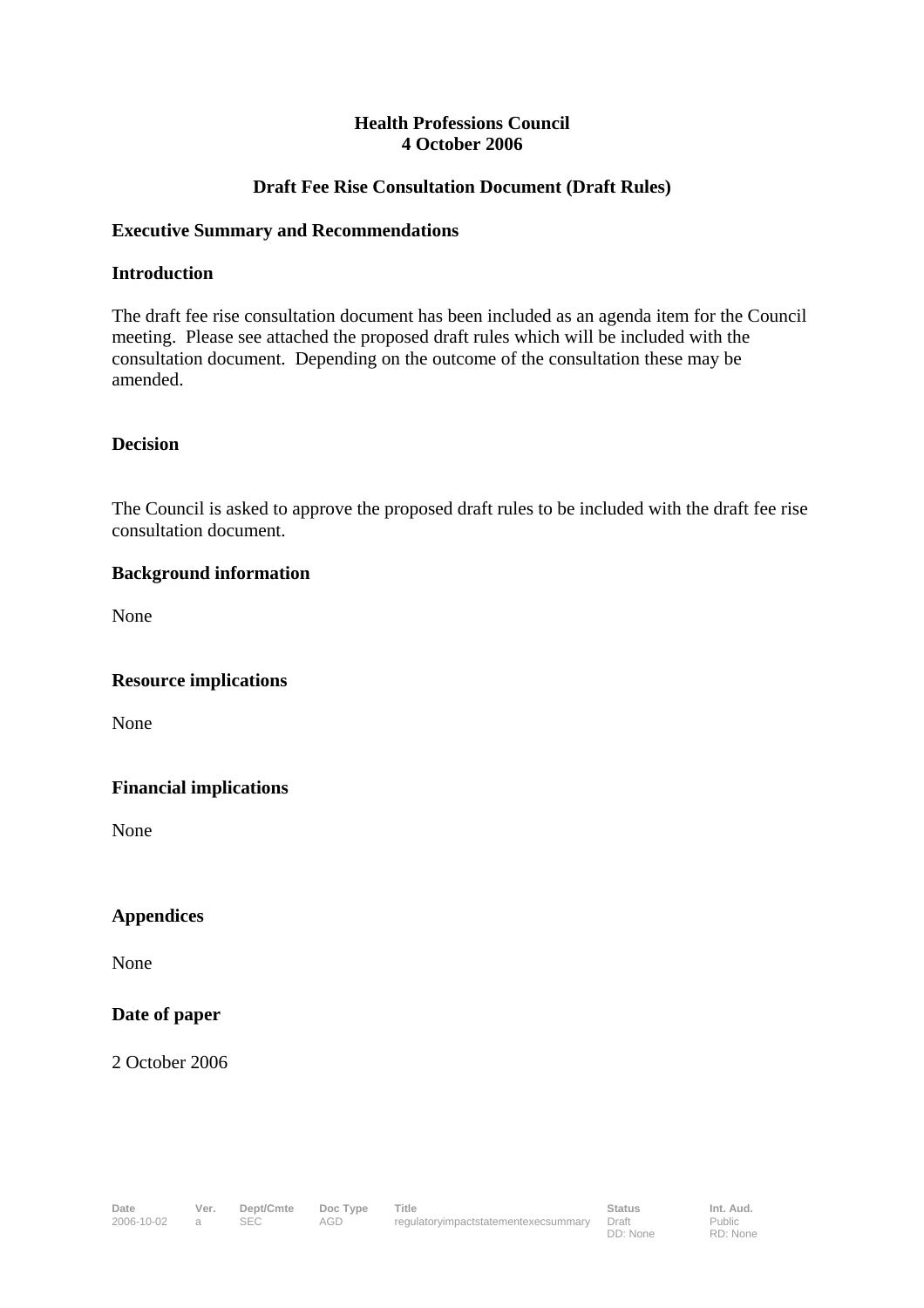# **[DRAFT] THE HEALTH PROFESSIONS COUNCIL (REGISTRATION AND FEES) (AMENDMENT) RULES 2007**

The Health Professions Council, in exercise of its powers under articles [7(1), 7(2), 33(7), 41(2) and 45(1) of the Health Professions Order 2001**<sup>1</sup>** and of all other powers enabling it in that behalf and following consultation in accordance with articles 7(1), 7(3) and 41(3) of that Order, hereby makes the following Rules:

## **Citation and commencement**

1. These Rules may be cited as the Health Professions Council (Registration and Fees) (Amendment) Rules 2007 and shall come into force on [date].

## **Interpretation**

2. In these Rules "the principal Rules" means the Health Professions Council (Registration and Fees) Rules 2003**<sup>2</sup>** .

## **Amendments to the principal Rules**

- 3. (1) In rule 4 of the principal Rules (applications for registration)—
	- (a) in paragraph (1), after "admission" insert "or re-admission"; and
	- (b) for paragraph  $(1)(c)$  substitute-
	- "(c) accompanied by:
		- (i) in the case of an application for registration, the registration fee prescribed by rule 14 and the scrutiny fee prescribed by rule 17, or
		- (ii) in the case of an application for readmission, the readmission fee prescribed by rule 15A; and".
- (2) In rule 14 of the principal Rules (registration fee) for paragraph (1) substitute—
	- Subiect to paragraph (2) the fee to be charged for registration following an application for registration is £140.".

(3) For rule 15 of the principal Rules (renewal and readmission fee) substitute—

#### "**Renewal fee**

15. The fee to be charged for renewal of registration is £140.

 $\overline{a}$ 

<sup>1</sup> SI 2002/254

<sup>&</sup>lt;sup>2</sup> SI 2003/1572